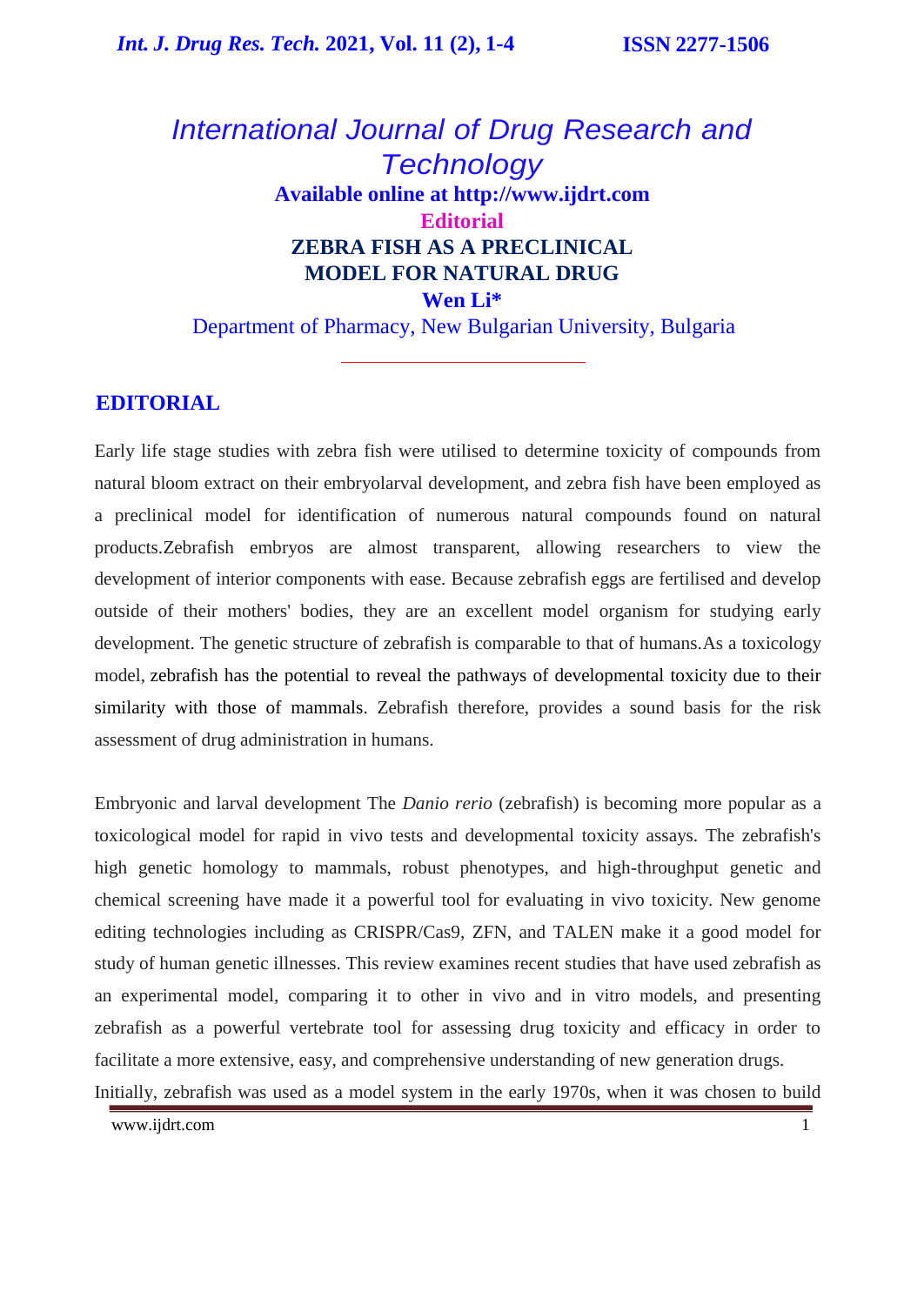### *Int. J. Drug Res. Tech.* **2021, Vol. 11 (2), 1-4 ISSN 2277-1506**

the first vertebrate assay capable of forward genetic screening. Zebrafish were virtually exclusively utilised to examine organ development over the next 30 years. This led to the identification of an unusually large number of genes involved in vertebrate pathways, paving the door for the zebrafish to become a useful model for human disease and pharmacological research.The potential to use zebrafish assays in medium-to-high-throughput screening mode for pharmacology investigations is appealing because the zebrafish is a small (5 cm for an adult and 5 mm for 7 days post-fertilization (dpf) larvae) and robust fish that is easy to maintain thanks to their high density.

Previously, zebrafish were employed to assess the toxicity of agrochemical chemicals, but their use for toxicity testing of pharmaceutical substances has expanded dramatically. In zebrafish larvae, an in vivo toxicity study can be completed in a week; similar mammalian studies were necessary due to the shorter time frame. Toxicology investigations frequently reveal consequences that necessitate further inquiry to explain, which is both costly and time consuming. Screening tools for potential off-target effects on the cardiac system, as well as other systems such as the central nervous system, the digestive tract, auditory and visual functions, pro-convulsant potential, and bone formation, exist and are being further developed in zebrafish. As a result, zebrafish technology should be taken into consideration.

## **Key facts**

- The use of zebrafish (*Danio rerio*) as a model organism began in the 1960s.
- The zebrafish is a Tropical fish native to Southeast Asia.
- The zebrafish is about 2.5 cm to 4 cm long.
- In its larval stages it is transparent and as it matures to an adult it develops stripes that run along the length of the body and look blue in colour.
- Males are slender and torpedo-shaped usually with a pink or yellow tinge.
- Females tend to be less pink than the males and are fatter due to the eggs they carry.
- Zebrafish have already been used to help unlock a number of the biological processes behind muscular dystrophy, and are an important model for understanding the mechanisms of development and diseases such as cancer.

#### • The complete genome sequence of the zebrafish was published in 2013.

[www.ijdrt.com](http://www.ijdrt.com/) 2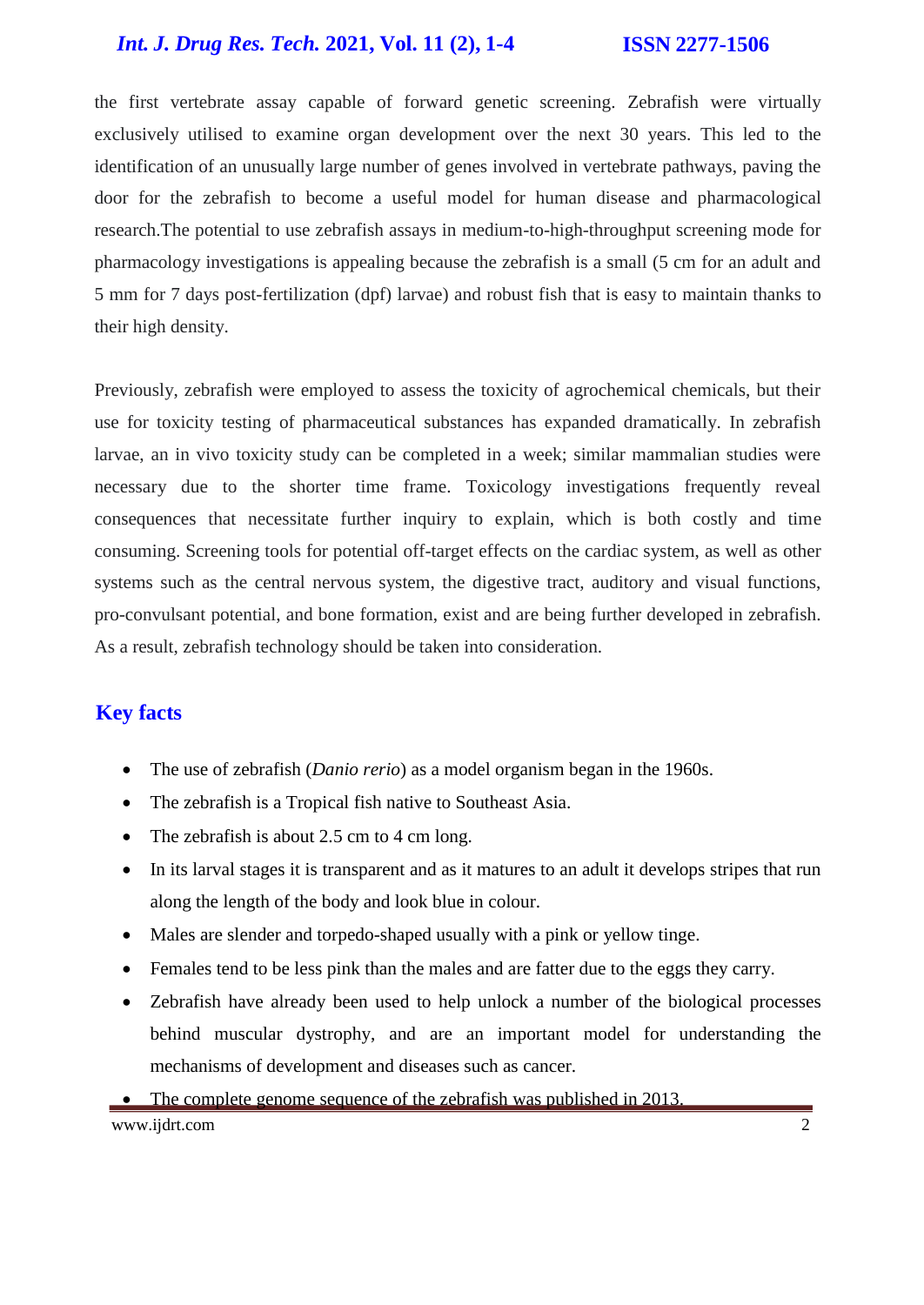# *Int. J. Drug Res. Tech.* **2021, Vol. 11 (2), 1-4 ISSN 2277-1506**

Its genome is  $1,505,581,940$  base pairs? in length and contains  $26,247$  protein-coding

# **Benefits of the zebrafish**

- The zebrafish is small and robust.
- They are cheaper to maintain than mice.
- Break of daylight triggers mating in zebrafish (many other fish only lay eggs in the dark).
- Zebrafish produce hundreds of offspring at weekly intervals providing scientists with an ample supply of embryos to study.
- They grow at an extremely fast rate, developing as much in a day as a human embryo develops in one month.
- Zebrafish embryos are nearly transparent which allows researchers to easily examine the development of internal structures. Every blood vessel in a living zebrafish embryo can be seen using just a low-power microscope.
- As zebrafish eggs are fertilised and develop outside the mother's body it is an ideal model organism for studying early development.
- Zebrafish have a similar genetic structure to humans. They share 70 per cent of genes with us.
- 84 percent of genes known to be associated with human disease have a zebrafish counterpart.
- As a vertebrate, the zebrafish has the same major organs and tissues as humans. Their muscle, blood, kidney and eyes share many features with human systems.
- Zebrafish have the unique ability to repair heart muscle. For example, if part of their heart is removed they can grow it back in a matter of weeks. Scientists are working to find out the specific factors involved in this process to see if this will help us to develop ways of repairing the heart in humans with heart failure or who have suffered heart attacks.
- The zebrafish genome has been fully sequenced to a very high quality. This has enabled scientists to create mutations? in more than 14,000 genes to study their function.